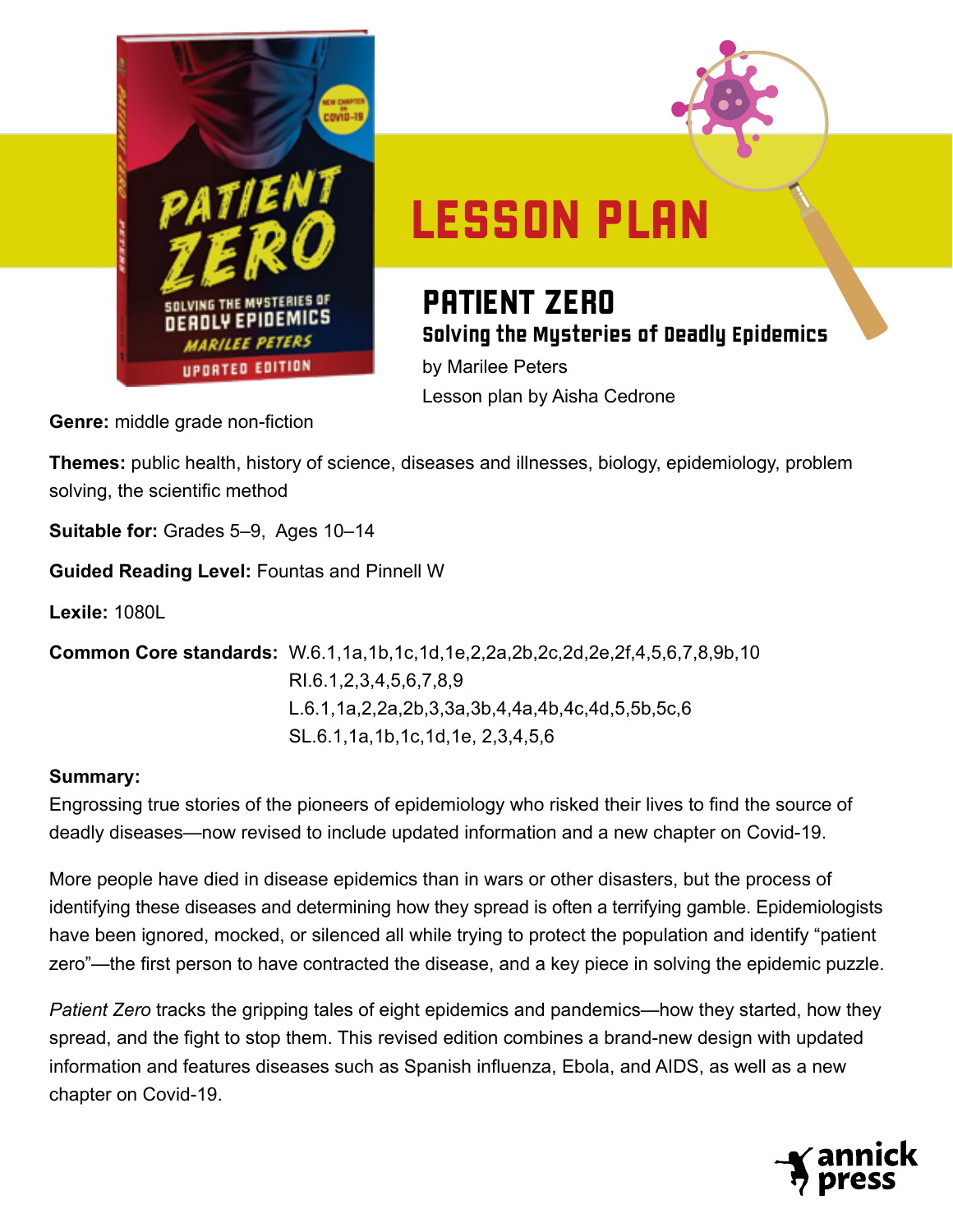**Using a guided inquiry approach, educators can use a variety of approaches and techniques that most appropriately fit with their students and their own teaching style.** 

## BEFORE READING THE BOOK

These activities build the context, introduce the topic of the book, and establish prior knowledge and interest.

#### PART A: ENGAGE

#### **VIDEOS**

**"How to Stop the Next Pandemic,"** *The New York Times* (13:55) [linked here](https://www.nytimes.com/video/health/100000007293397/covid-pandemics-causes-documentary.html)

This video discusses how the human footprint, which increases in size through habitat destruction, loss of biodiversity, and wildlife trade, causes spillover events between humans and wildlife and increases the chance of pandemics occurring. The video also offers solutions of how to stop future pandemics from happening.

**"The Coronavirus Explained & What You Should Do,"** *Kurzgesagt in a Nutshell* (8:34) linke[d here](https://youtu.be/BtN-goy9VOY) This video discusses how COVID-19 is transmitted and the importance of public health measures to slow down the rates of infection during a pandemic.

#### **"The Side Effects of Vaccines—How High is the Risk?,"** *Kurzgesagt in a Nutshell* (10:55)

#### linke[d here](https://youtu.be/zBkVCpbNnkU)

This video discusses how vaccines work and why vaccination programs are important.

**"For the survivors of Ebola, the crisis isn't over,"** TedTalk by Soka Moses (13:55) [linked here](https://www.ted.com/talks/soka_moses_for_survivors_of_ebola_the_crisis_isn_t_over?utm_campaign=tedspread&utm_medium=referral&utm_source=tedcomshare) Soka Moses discusses the stigmatization of a disease like Ebola and how it impacts patient care during and after infection. He also gives a personal account of the experiences of front-line health workers during the 2014 Ebola outbreak in Liberia.

#### **NON-FICTION ARTICLE**

Chandrashekhar, Vaishnavi. "From leprosy to COVID-19, how stigma makes it harder to fight epidemics." *Science*, September 29, 2020. [linked here](https://www.sciencemag.org/news/2020/09/leprosy-COVID-19-how-stigma-makes-it-harder-fight-epidemics)

#### **FICTIONAL SHORT STORY**

Lord, Karen. "The Plague Doctors." *Take Us to a Better Place:* January 21, 2020. Robert Wood Johnson Foundation, USA.

This fictional short story is written about a doctor's account of trying to find a cure for her niece who is dying from a contagious disease during a pandemic. The story can be downloaded for free: [linked here](https://www.rwjf.org/en/library/research/2019/11/take-us-to-a-better-place-stories-coming-january-2020.html?cid=xsp_partners_unpd_ini:takeustoabetterplace_dte:20191202_des:kl)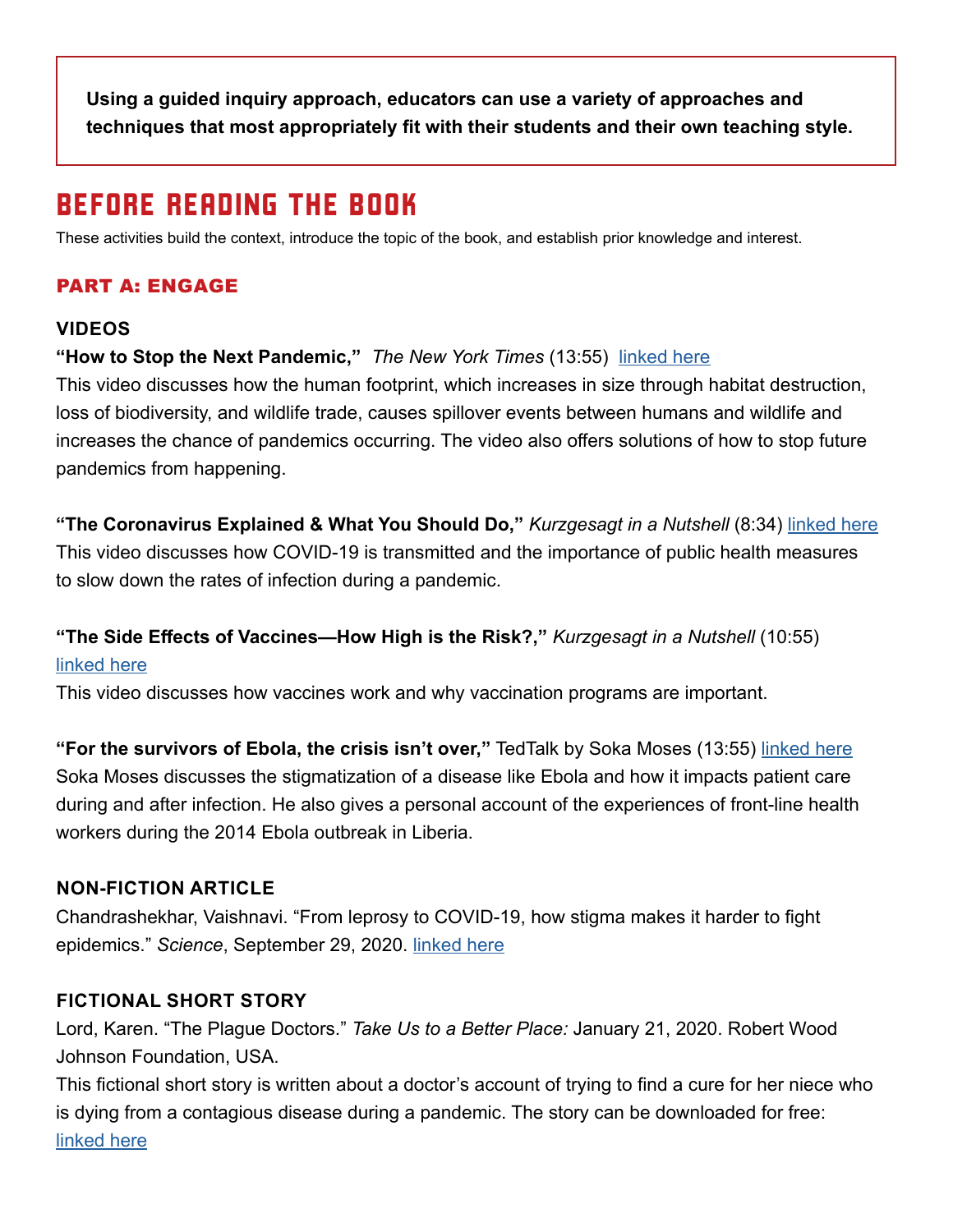#### **DEBATE OR SUPPORTED OPINION PIECE**

To engage students' understanding of outbreaks, epidemics, or pandemics, students can debate, write personal opinion pieces, or film themselves explaining their opinions using one of the following prompts:

- 1. Ultimately who is responsible for the spread of an outbreak, an epidemic, or a pandemic?
- 2. How does public behavior influence the spread of disease during an outbreak, an epidemic, or a pandemic?
- 3. Would you want to live in a world that limits your access to consumer goods in order to reduce the emergence of new infectious diseases? Why or why not?
- 4. Are you in favor of vaccination? Why or why not?
- 5. Would you let public health, family members, and/or friends know if you contracted a communicable disease? Why or why not?
- 6. Are simple practices like wearing masks, washing your hands, and sneezing into your arm to prevent the spread of bodily fluids effective public health measures in preventing the spread of disease?
- 7. Do you believe that your country's government should allocate more money towards public health?
- 8. Should the government require everyone in the country to be vaccinated?
- 9. How does unsupported information from various sources of media influence how the public behaves during a pandemic? Provide an example.
- 10. What preventative strategy shared via the media did you follow as part of your own response to the COVID-19 pandemic? What was your source for this strategy?

#### PART B: EXPLORE

Students can use a gallery walk or shared document to discuss some of important ideas covered in this book. To aid student discussion, educators can provide the prompts, images, questions, and videos discussed in Part A of this lesson plan. During the gallery walk or when referring to the shared document, students should be guided by these central focus questions:

- 1. How are bacterial or viral diseases transmitted?
- 2. How do public health measures reduce the spread of disease during a pandemic?
- 3. How does stigmatization influence public health measures and public response to diseases?

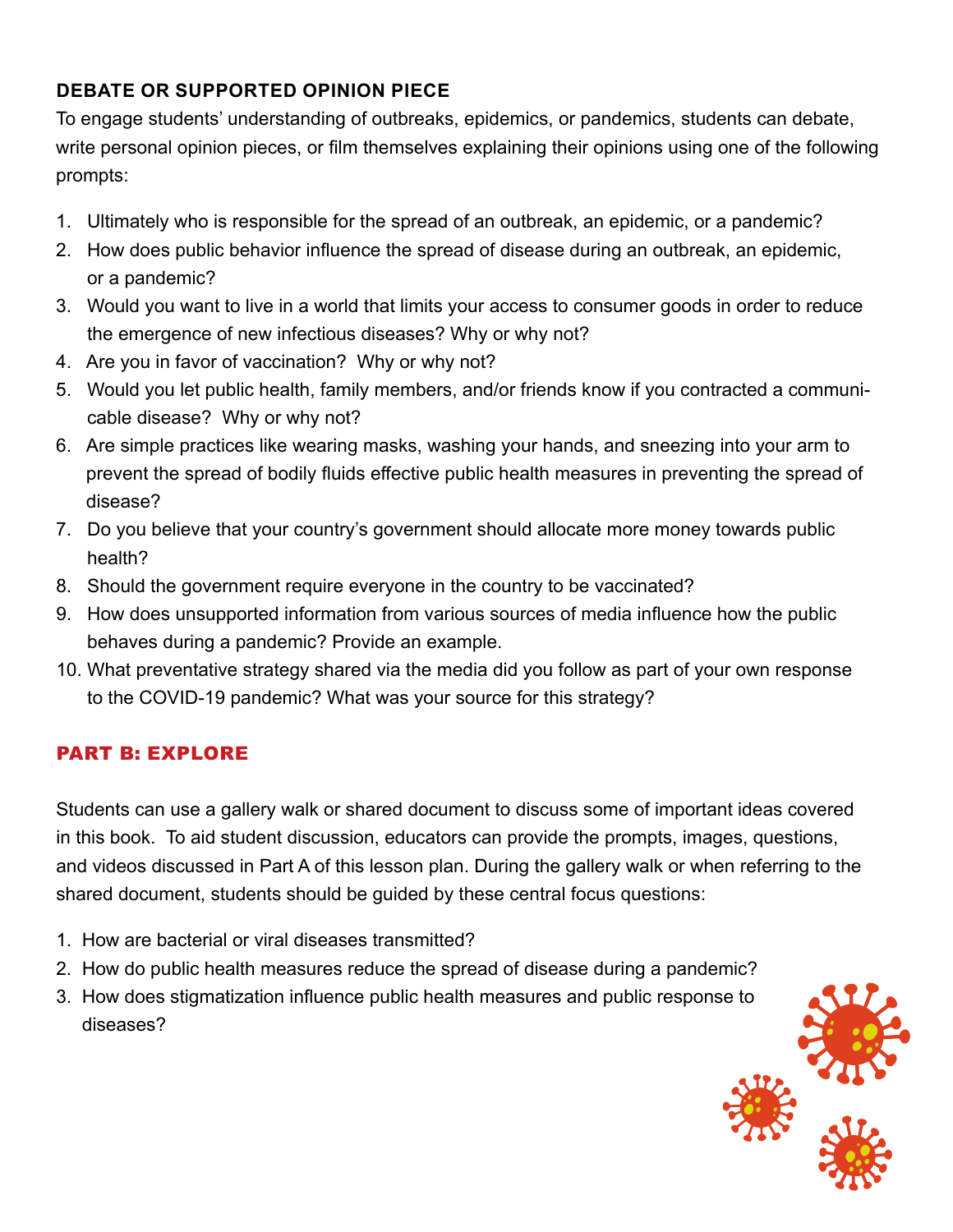# WHILE READING THE BOOK

The questions below are based on information presented in each chapter. Educators are encouraged to select and assign questions during chapter readings that best support information that they want to emphasize in their classes. Students can then share their information with their classmates in a variety of formats (i.e., think pair share, jigsaw, four corners, etc.)

#### **INTRODUCTION**

- 1. During a pandemic, what do epidemiologists call the first patient to contract the disease? How is this person referred to in pop culture? p. 2
- 2. What is a microbe and are all microbes "bad guys"? p. 3
- 3. How do viruses survive and make us sick? p. 3
- 4. What is a pandemic? p. 4

#### **CHAPTER 1: A DEADLY YEAR | The Great Plague of London, 1655**

1. What were the four humors and why did people prior to the 19th century believe that it was necessary to balance your humors? p. 12

 Do some research: Is there any scientific justification for balancing the humors or was the practice just rooted in popular beliefs?

- 2. How was John Graunt's detective work like the role of an epidemiologist? p. 14–16
- 3. What plague epidemics has the world also suffered from? p. 17
- 4. What is the sickly year theory and how was it used to predict a new outbreak? p. 18–20
- 5. King Charles II implemented social distancing to prevent the spread of plague. What social distancing measures did he implement? Compare these social distancing methods with those implemented by different countries to slow the spread of COVID-19. p. 21
- 6. Despite John Graunt's ability to predict an upcoming plague, what were some questions that still needed answering? Why are his observations still important today? p. 22–23
- 7. What were some of the treatments used in 1665 to treat bubonic plague? p. 24–25
- 8. Where is the London plague believed to have originated? p. 26
- 9. How was the bubonic plague transmitted? What is the name of the scientist who is credited with the discovery of the bacteria that causes plague? p. 27–28
- 10. What other types of plague does *Yersina pestis* cause? Which one is the deadliest and why? How quickly do people have to be treated after they are infected? p. 30
- 11. Is the plague still feared today? Provide evidence of a modern outbreak of bubonic plague. p. 31
- 12. Do some research and write a fictious diary account or news paper article about Londoners living during the 1665 plague.

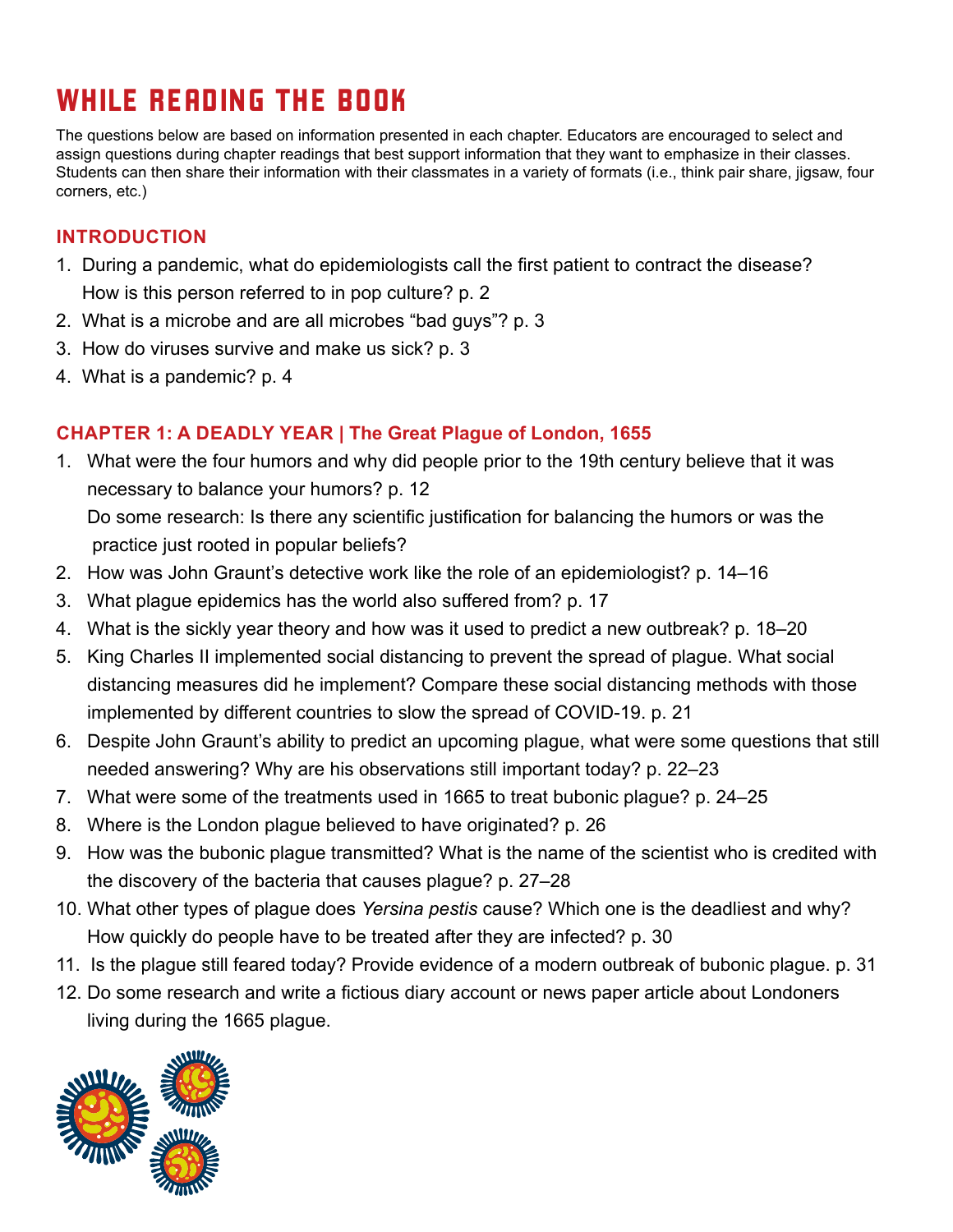#### **CHAPTER 2: PLOTTING A MYSTERY | The Soho Cholera Outbreak, 1854**

- 1. What are some of the symptoms of cholera? p. 32–35
- 2. What were some methods that people in the 19th century used to treat cholera? How do we treat cholera today? p. 37
- 3. Based on the story, what were some of the problems with sewage treatment in Soho in 1854? p. 38
- 4. How does John Snow act as an epidemiologist? p. 39
- 5. Why are there some connections to public health measures and miasma? Why is miasma not the cause of cholera? p. 41
- 6. What simple fix put an end to the Broad Street outbreak? p. 44
- 7. What is "shoe-leather" epidemiology? p. 48
- 8. While cholera is often thought of as a disease of the past, it still re-emerges. What conditions have caused this disease to reappear and when has this occurred in recent history? p. 50–51

#### **CHAPTER 3: DID THE MOSQUITO DO IT? | Yellow Fever in Cuba, 1900**

- 1. What role did James Carroll and Jesse Lazear play in the investigation of yellow fever? What roles did Major Walter Reed and Aristides Agramonte play? p. 56
- 2. In 1900 there were three theories on the cause of yellow fever. What were these theories and which one(s) proved to be the cause? p. 57
- 3. What previous evidence led the scientists to test these causes? p. 66–67
- 4. Often called the "world's deadliest animal," mosquitos are known to transmit diseases. Which diseases are transmitted by mosquitoes and how many people become ill and die from mosquito borne infections each year? p. 63
- 5. What is the importance of medial ethics and patient consent? p. 65 Do some research and report about:
	- Nazi experimentation during World War II
	- Syphilis Tuskegee experiments
	- Chancroid and Gonorrhea experiments in Guatemala
	- Hansen's disease treatment on Indigenous populations in Australia and New Zealand
	- Other human experimental cases
- 6. The Clara Maass case on p. 68 is evidence of the risks of human experimentation. What are some things that are needed to ensure that patients are properly informed of the risks?
- 7. Is yellow fever a disease of the past? p. 69
- 8. What is one way that scientists are trying to eliminate yellow fever and other mosquito borne diseases? p. 69
- 9. Do some research to learn more about vaccines and why are they so important in eliminating some of these deadly infections. During this current pandemic, development of COVID-19 vaccines and vaccination programs are important to halting the spread of illness. Make a case as if you were speaking to a person who is resistant to receiving vaccines. Use cases of historical vaccination programs to help make a public service announcement (PSA) or supported opinion paragraph.

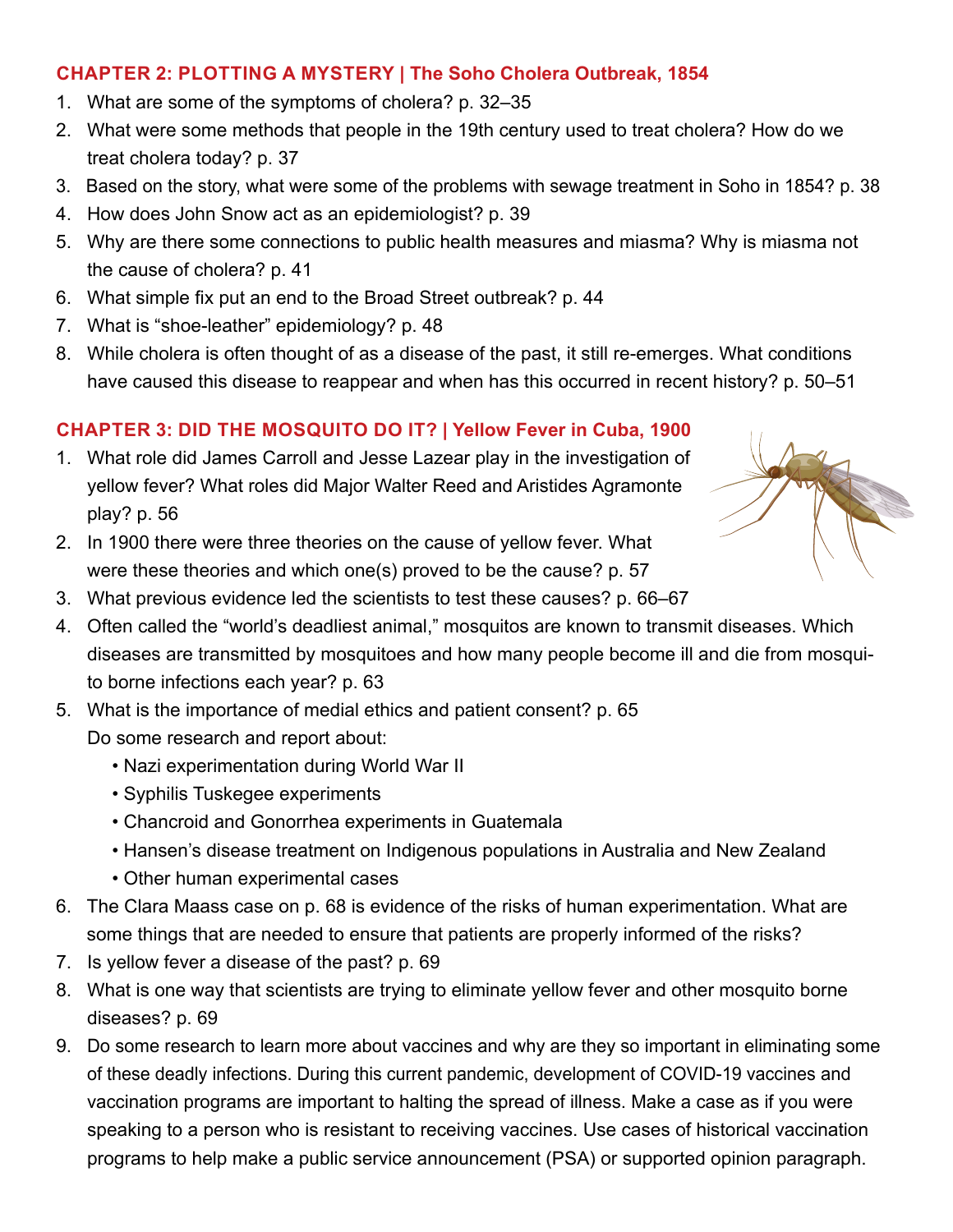#### **CHAPTER 4: COOKING UP TROUBLE | Typhoid in New York, 1906**

- 1. Why are some people afraid to disclose that they suspect or know that they have a disease? Why is it important for public health officials, doctors, and epidemiologist to ensure the public does not develop stigma against disease? p. 75, p. 86
- 2. What is an asymptomatic carrier? p. 76
- 3. Why is hand washing and sterilizing instruments important to preventing the spread of illness? p. 78
- 4. Why is critical to improve public heath measures and prevent outbreaks? p. 81
- 5. How is typhoid transmitted? p. 82
- 6. Read p. 83–87 of this book and argue the point "What are the rights of the patient?"
- 7. What is a "superbug" and why might this pose a risk for the re-emergence of diseases? Provide evidence of cases where superbugs have caused outbreaks. p. 88

#### **CHAPTER 5: WORLD VS. VIRUS | Spanish Influenza Pandemic, 1918–19**

- 1. Why is it called the Spanish flu if its origins did not occur in Spain? What is the problem naming a disease in this way? p. 89–95, p. 164
- 2. How are viruses like the flu transmitted? p. 94, p. 101
- 3. Why was the Spanish flu so contagious and deadly? p. 103–104
- 4. What is antigenic shift or antigenic drift? p. 103–104
- 5. When were social distancing measures first realized to prevent illness even if no known treatment was available? What are some of the benefits and drawbacks of social distancing? p. 107–108
- 6. Do some research regarding viruses which are asymptomatic in animals but can sometimes jump to people. Rarer still is the jump of these zoonotic viruses from human to human which can lead to an epidemic or pandemic. Based on cases in history, how and why were these viruses able to transmit from animal hosts to humans and then make a further jump to be transmissible in human populations? Why are these zoonotic diseases so deadly?



#### **CHAPTER 6: MYSTERY IN THE JUNGLE | Ebola in Zaire, 1976**

- 1. How does a virus differ from bacteria? How does treatment of viral infection differ from treatment of bacterial infection? p. 117
- 2. How does public behavior aid or hinder the spread of epidemics? Examine the case in Zaire (now the Democratic Republic of Congo) and make a case for other human epidemics, including COVID-19. p. 119
- 3. Why is qualitative observation just as important as quantitative research when it comes to understanding the spread of disease? p. 120
- 4. What are Koch's Postulates and how are they important in identifying diseases? p. 122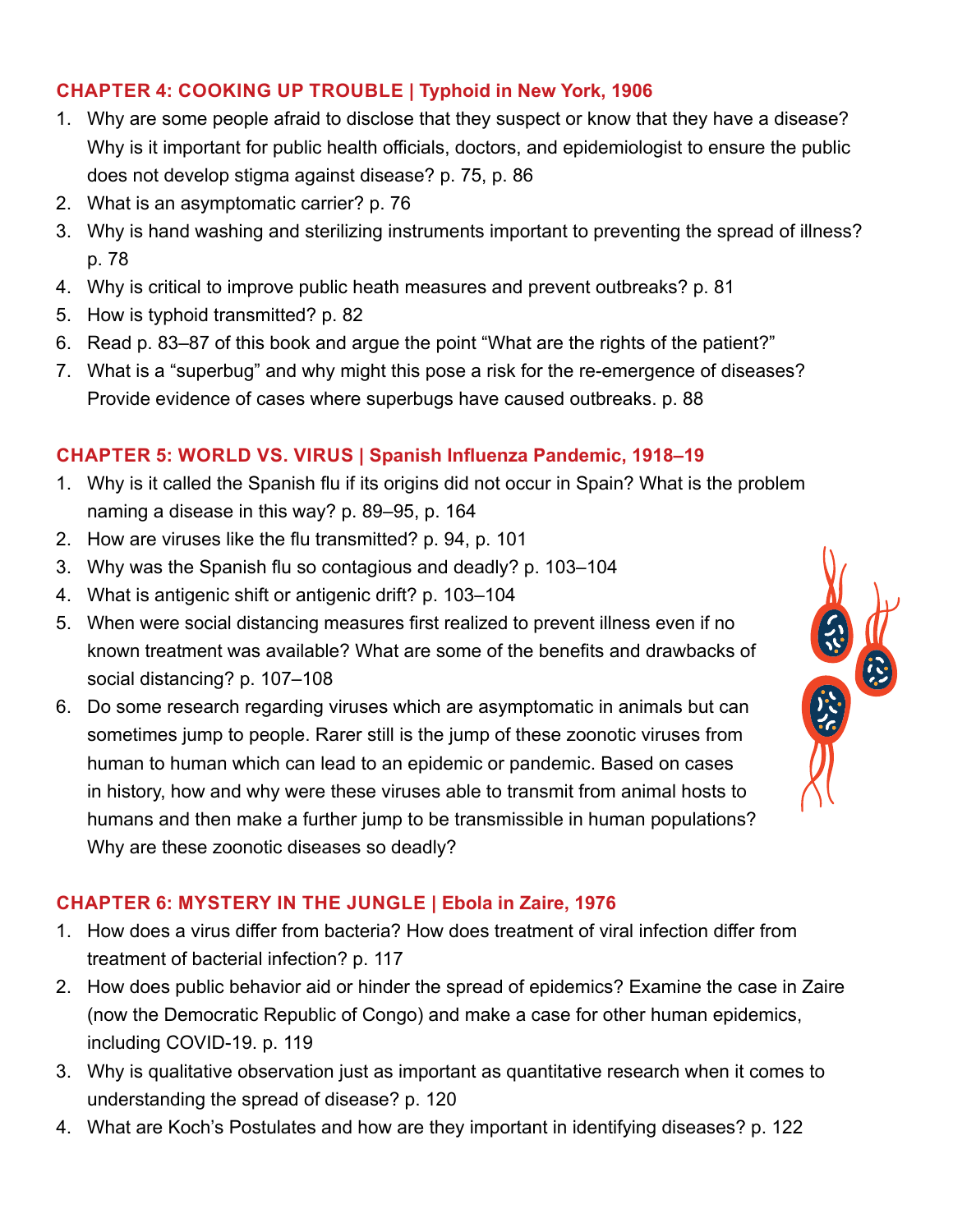- 5. What is a disease reservoir? Why do some emergent diseases like Ebola still cause epidemics? p. 124
- 6. Do some research to find out the mortality rate is for Ebola Why are public health officials concerned about the mortality rates of infections when implementing measures to stop an outbreak? p. 125
- 7. Are all strains of Ebola dangerous to humans? Do some research to determine what makes one strain of Ebola lethal and another strain benign. p. 125
- 8. What are biosafety levels? Who can work with strains of diseases with different biosafety levels? p. 126
- 9. Research to find out why are some animals able to become viral reservoirs without getting sick.
	- p. 128
		- bats
		- rats
		- birds
		- pigs



- 10. Why is an ecosystem approach important in understanding the spread of new emergent diseases? p. 128
- 11. How are front-line healthcare workers put at risk during a disease outbreak or pandemic? p. 129
- 12. What are some of the weather conditions that were believed to be responsible for the spread of Ebola? p. 130

#### **CHAPTER 7: THE NEW PLAGUE | AIDS Pandemic, 1980**

- 1. How did Dr. Gottlieb and Dr. Shandera act as epidemiologists? p. 132–140
- 2. Why were hemophiliacs also being diagnosed with or at risk of getting HIV/AIDS? What did that indicate about how this pathogen was transmitted? p. 142
- 3. What were some of the stigmas surrounding HIV/AIDS and why was the cause or awareness of this disease kept silent? How did this group of people ensure that there was funding to help victims of this disease? p. 143–151
- 4. Why was the term "patient zero" adopted? Why was this patient made the villain of the disease? p. 145
- 5. Why did stigmatization and prejudice slow progress to getting infections under control? How many people had died before the US government decided to acknowledge the disease? p. 146
- 6. Do some research: When were the first cases of HIV/AIDS reported North America before it became widespread in the late 1970s and 1980s?
- 7. Read the case "Discovering the Virus." How is this relevant to current vaccine development for COVID-19? p. 147
- 8. What are some support systems needed to help people with HIV/AIDS here and abroad? p. 148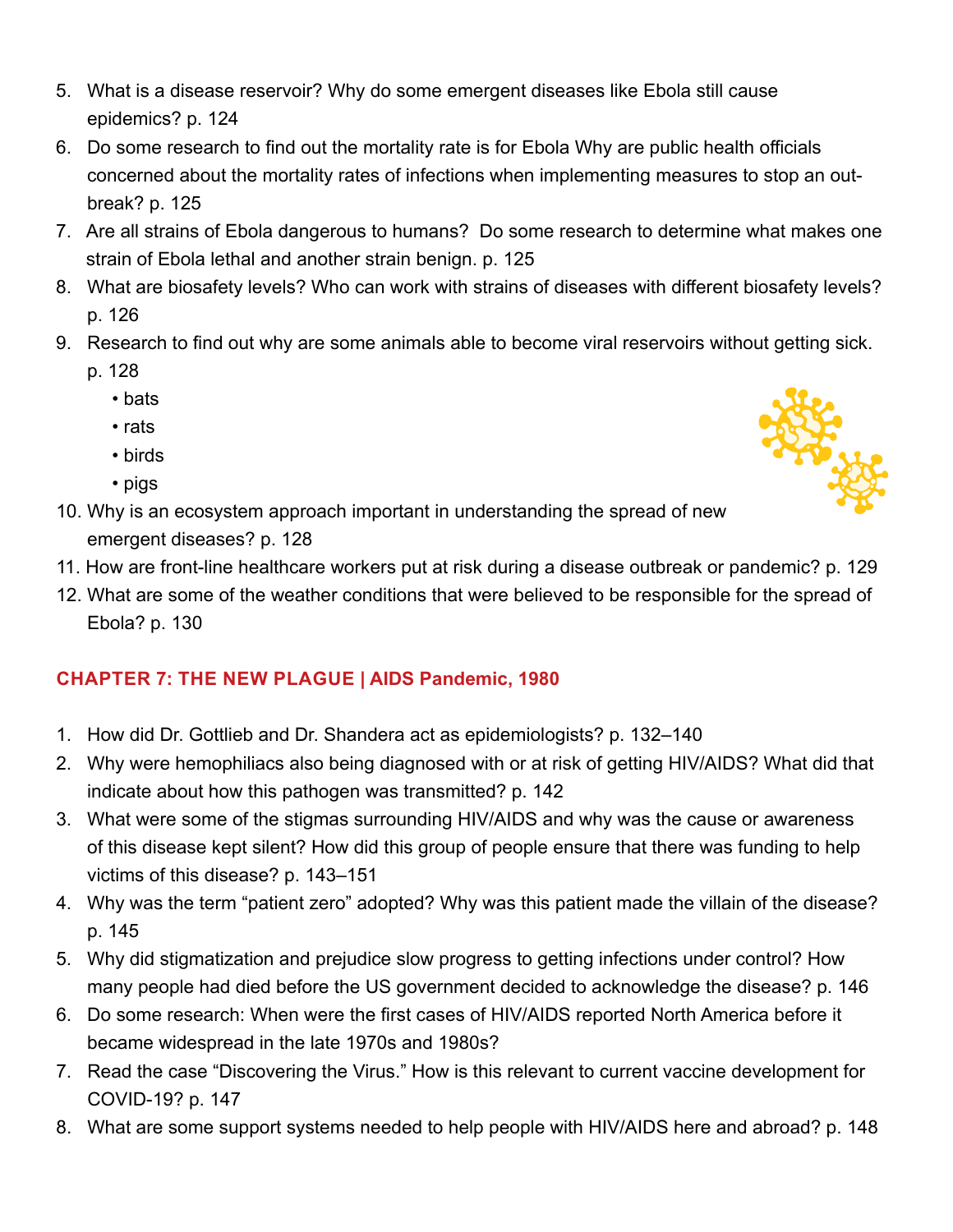- 9. How will the COVID-19 pandemic impact HIV patients? p. 150
- 10. How is it currently believed that HIV made the jump from apes to humans? p. 152
- 11. Research to find out if chimpanzees get the same illness from simian immunodeficiency virus (SIV). Is this the reservoir of HIV? If not, where is HIV believed to have originated? p. 152
- 12. Do some research: Do all people who get infected with HIV go on to develop AIDS? Cite specific case studies.
- 13. Through research, explain the lifecycle of HIV infection.

#### **CHAPTER 8: A WAKEUP CALL TO THE WORLD | COVID-19 Pandemic, 2020–21**

- 1. What was sudden acute respiratory syndrome (SARS) and how were its symptoms similar to COVID-19? p. 155
- 2. Who was Dr. Li Wenliang and how did he act like an epidemiologist? p. 155
- 3. What was the believed cause of COVID-19 and why was it linked to a Wuhan seafood market? p. 156
- 4. Why was SARS easier to stop than COVID-19? p. 162
- 5. What mechanisms were already in place in 2020 that made identification of this virus and viral response more rapid that other past pandemics? p. 162
- 6. Read "Tools of the Trade: Staying Ahead of the Curve." What type of outbreak is COVID-19? p. 163
- 7. Read "A Science Fair Project to Close Schools." How have governments around the world decided whether or not to close schools? What has influenced their decisions? p. 167
- 8. What is turbo-charging? Was turbo charged monitoring adopted in your area during the COVID-19 pandemic? p. 170
- 9. How is COVID-19 transmitted? p. 171
- 10. What is a super spreader? p. 172
- 11. Do some research: Have Indigenous methods to protect people during the COVID-19 pandemic been successful? p. 175



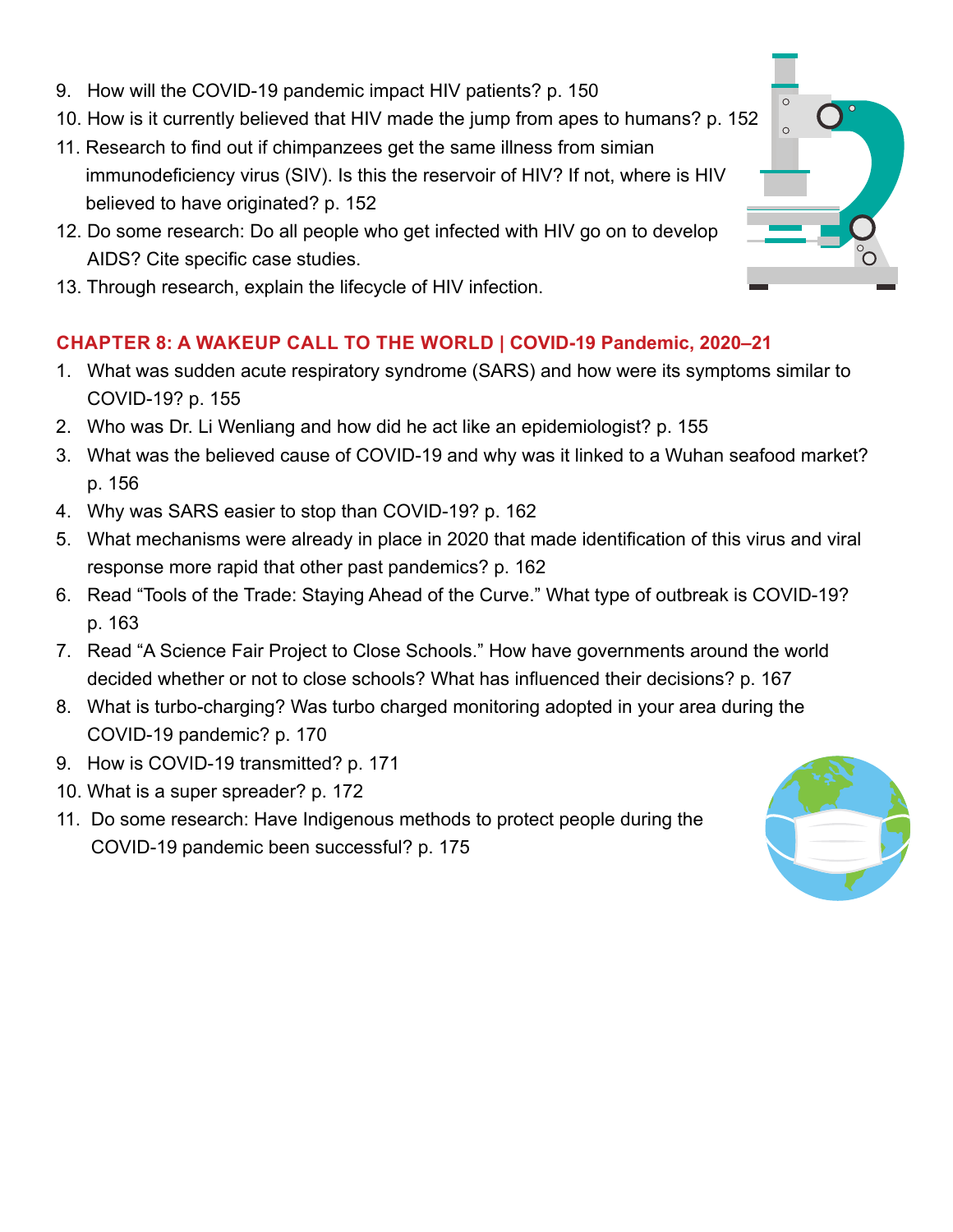## AFTER READING THE BOOK

These activities inspire continued reflection and response to the text, bring conclusion to the experience of reading this text, and stimulate further extensions.

#### PART C: EXPLAIN

- 1. Watch the video [Zombie Preparedness for Educators.](https://www.cdc.gov/cpr/zombie/educate) As educator, choose one of the activities outlined in Disease Detectives and Emergency Response on this website. Ask students how the zombie apocalypse activities like tracking disease transmission and emergency preparedness compare to public health response during an actual pandemic.
- 2. Ask students: Given the state of the world right now, what do you think is the single most important priority or method for flattening the COVID-19 pandemic curve?
- 3. Ask students to make a case for public health measures like hand washing, sterilizing, mask wearing, or using mosquito nets and bug repellant to prevent the spread of contagious diseases.

#### PART D: ELABORATE **PANDEMICS AND FICTION**

Pandemics are frequently featured in media and popular culture. A list of young adult books on this topic is available for download [here](https://my.vanderbilt.edu/yabooklists/topics/pandemic-epidemic/). Get your students to point out discrepancies between fiction and science in these novels.

#### **WOMEN IN SCIENCE**

Chapter 4 covers the story of Dr. Josephine Baker and her contributions to public health policy in response to typhoid. Who are some other notable women who also made contributions to public health? In a poster, video, infographic, or podcast, ask students to outline their contributions.

#### **STIGMATIZATION**

How has stigmatization hindered public measures for various pandemics? Research how political, social, and economic stigmatization during various pandemics shaped their public health response measures. Present your information in a poster, video, infographic, or podcast.

#### **SURVIVORS OF EPIDEMICS**

Who survives Ebola? Read over survivor stories and discuss some of the testimonials found [here.](http://www.who.int/features/2014/ebola-survivor-stories/en/) Important discussion topics include stigmatization, healthcare, disability, mental health, and the economic impact of Ebola on survivors.